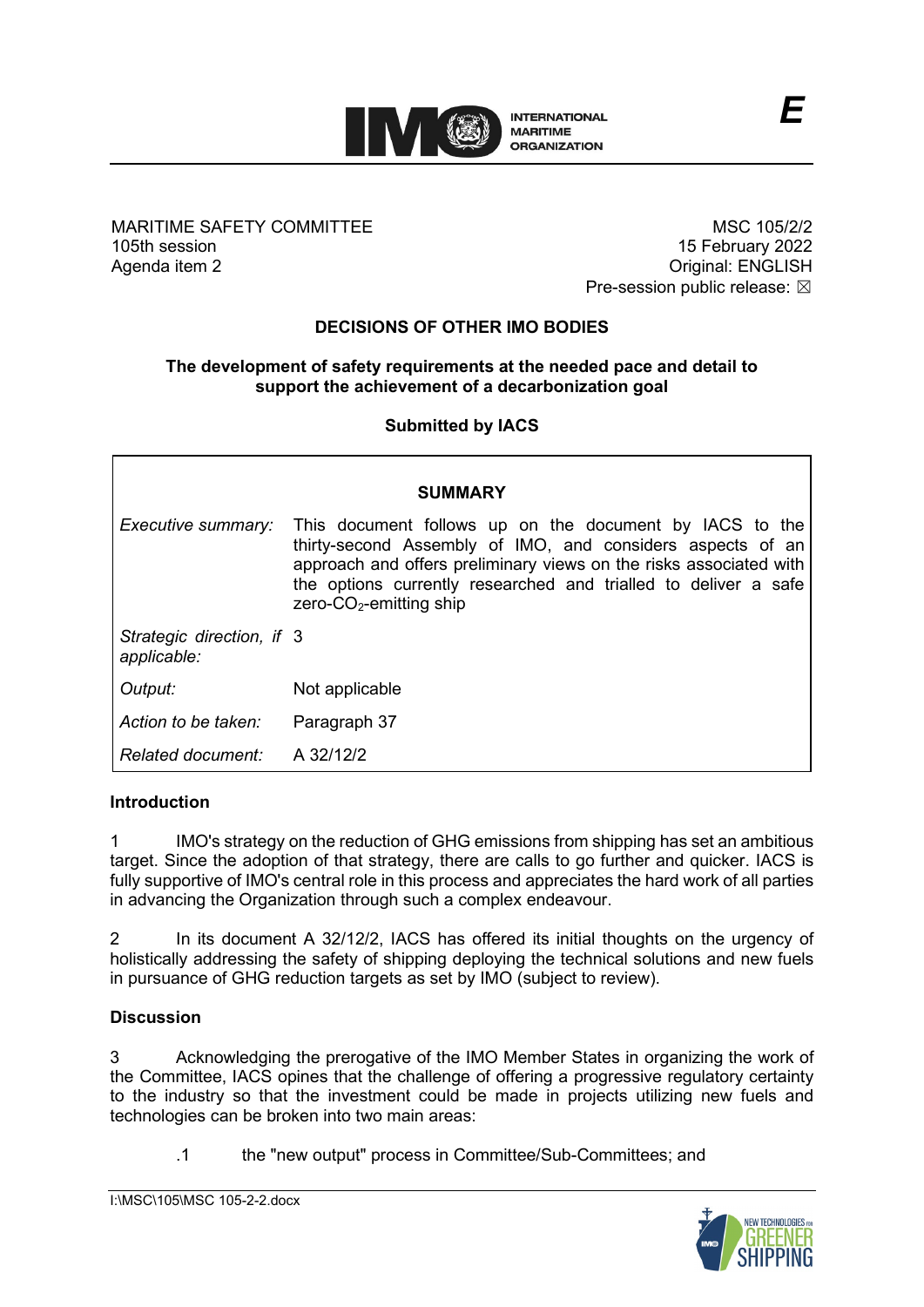.2 the technical substance, as an input into regulatory development on technological solutions which are yet unproven.

4 In the normal course of the work, the first aspect is largely a procedural and administrative one due to the governance of the regulatory development process at IMO, where the agreement on a new output needs to be sought and agenda items would be allocated to future sessions of the Sub-Committees. In attempting to proactively address the risks of technological solutions, which have not yet received a critical mass of uptake by industry, MSC could look at a nimble approach to accommodate current and future discussions about solutions, which may in a longer term not survive market choice. It is suggested that MSC consider if a standing agenda item could be allocated to MSC sessions, under which the Committee will receive, evaluate and prioritize potential solutions. The scope of that evaluation would need to determine the feasibility of the uptake of the technology/fuel (technology readiness), the state of knowledge of risks and, for example, the below discussed technical considerations (paragraphs 9 to 36). This should create a "gravity pull" of the results of various trials and projects into a structured process of review by the Committee to determine the most appropriate course of action. Considering the multifaceted nature of the work, the Committee would need to manage strands of work of its various Sub-Committees (SSE, HTW, SDC, etc.) and coordinate the progress with MEPC, where measures enabling the transition are being considered. In its conceptual approach, the process may take inspiration from the work the Committee has performed, and is progressing, on MASS, where the education and sharing of common understanding is a major bi-product of that effort.

5 The second area of the challenge relating to the technical consideration of new fuels and technologies relates to the degree of the input of data and the quality of studies to identify the breadth of risks, suggest Risk Control Options (RCOs) and draft needed regulations. The Formal Safety Assessment (FSA) – a well-established tool of IMO regulatory development – offers a transparent route to determining holistic and specific risks, assess ways of mitigating them and look at the regulatory barriers and the need for new instruments, in a cost-efficient way. This is where the industry's input, as discussed in document A 32/12/2, would be appropriate and critical to the success. The above-discussed "evaluation" by MSC may include the receipt of reports on those studies before they are formally submitted for review by the group of FSA experts and results are put through into the sub-committees to initiate regulatory drafting.

6 Combining the two areas discussed above, IACS believes that at a certain stage the Committee could consider establishing an MSC working group (WG), which would perform the detailed evaluation, develop and maintain the road map towards safe decarbonization, propose to the Committee aspects to coordinate with MEPC, liaise with other organizations, invite sub-committees to undertake certain tasks and hold intersessional meetings, if deemed necessary, keeping in mind a distinction between energy storage (fuels), converters (e.g. engines, fuel cells, reactors) and abatement technologies (e.g. carbon capture and storage).

7 Specific terms of reference for the work of the MSC WG will have to be agreed by the Committee before a meeting of the Group could take place. Since most of the sub-committees to be involved in this work are already overloaded, a mechanism to consider the work in subcommittees in order to streamline their work and manage expectations regarding the delivery of the requested products may be necessary. To inform the deliberations at MEPC on the pace of change by presenting realistically achievable safety objectives, and thus add to the transparency of decisions, the coordination with MEPC is deemed to be beneficial.

8 Considering the state of research and progress in various projects, it is suggested, as an example, that MSC consider the progress with the work on, review of, or initiating preliminary work on selected solutions such as: ammonia, hydrogen, biofuels, LPG/DME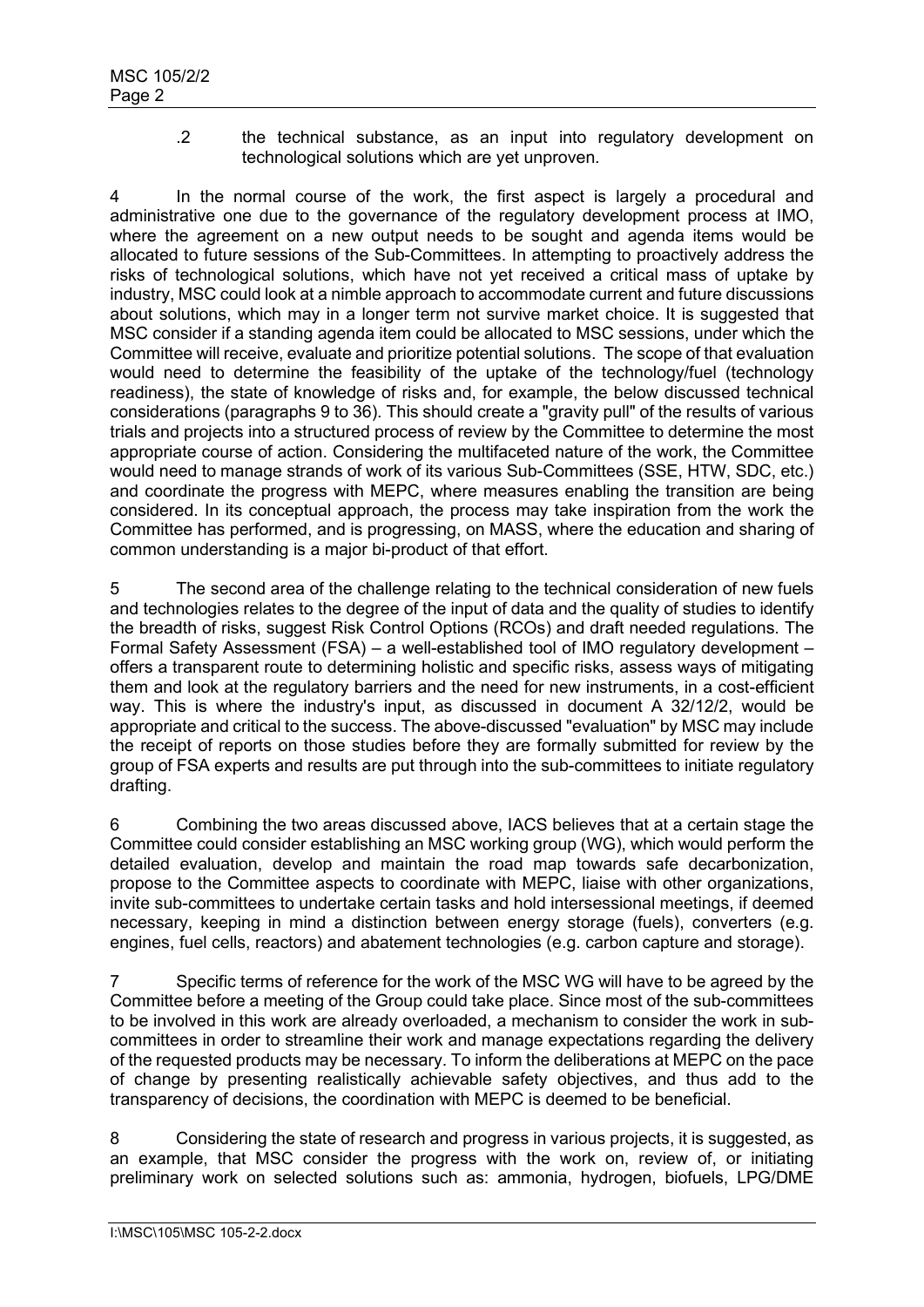(Dimethyl ether), nuclear and carbon capture and storage (CCS). To assist the Committee with its considerations (while noting the work at the CCC Sub-Committee), a synopsis of the risks to safety from the use of potential GHG reduction solutions, as these impact ship's structure, materials, mechanical and engineering systems, fire safety, safety management, training, etc. is below.

### *Ammonia*

9 Ammonia may be used as fuel for fuel cells, internal combustion engines, gas turbines or boilers, with different technology readiness levels. Ammonia is gaseous at the atmospheric pressure and temperature above -33.3°C, and, according to the literature, the equilibrium points between gas and liquid occur at: 10.25 bar at 25°C; 11.67 bar at 30°C; 15.56 bar at 40°C; 20.34 bar at 50°C.

10 Therefore, practically ammonia may be stored in a liquified form, either by cooling, pressurization or a combination of both. Gaseous ammonia is much lighter than air (0.696 g/m<sup>3</sup> vs 1.225 kg/m<sup>3</sup>).

11 Ammonia is soluble in water (340 g/l at 25°C) and creates an alkaline solution (pH 11.3 for 1M solution corresponding to about 17 g ammonia per litre of water). It is highly toxic to humans and, according to the National Institute for Occupational Safety and Health (NIOSH), the Recommended Exposure Limit (REL) for ammonia is 25 ppm (averaged over an 8-hour workday), with a maximum allowable Short Term Exposure Level (STEL) of 35 ppm during any 15-minute period in the day, and an IDLH (Immediately Dangerous to Life and Health) value of 300 ppm.

12 Ammonia is hard to ignite (minimum ignition energy is generally estimated to be in the range of 12-50 mJ, vs hydrogen with only 0.016 mJ), has low flame speed (0.07 m/s), and low flame temperature. Such properties, together with the possible dependence of the flashpoint on the method used to determine it (e.g. ISO 1523, ISO 2719, ISO 2592, ISO 3679, ISO 13736), have introduced uncertainty in determining its flashpoint (reported with different values between 11°C and 650°C). However, being a combustible gas at standard conditions, most of the methods and definitions for flashpoint are not applicable.

13 Irrespective of the above, it is a consolidated knowledge that ammonia may create explosive atmosphere when its concentration in the air is between 15% (LEL) and 28% (UEL). Therefore, it appears that, regardless of the definition of low flash point fuel given in SOLAS regulation II-1/2.30, precautions should be taken in respect of the possible formation of both toxic and explosive atmosphere for its safe use as a fuel. Ammonia is corrosive to some materials, especially copper and its alloys.

- 14 Due to the above properties, the risks to the onboard use of ammonia are mainly:
	- toxic effects, both for shipboard and nearby personnel, in case of release (also noting that ammonia is toxic to marine life);
	- explosion;
	- frost bite (when ammonia is stored or handled at low temperature); and
	- corrosion.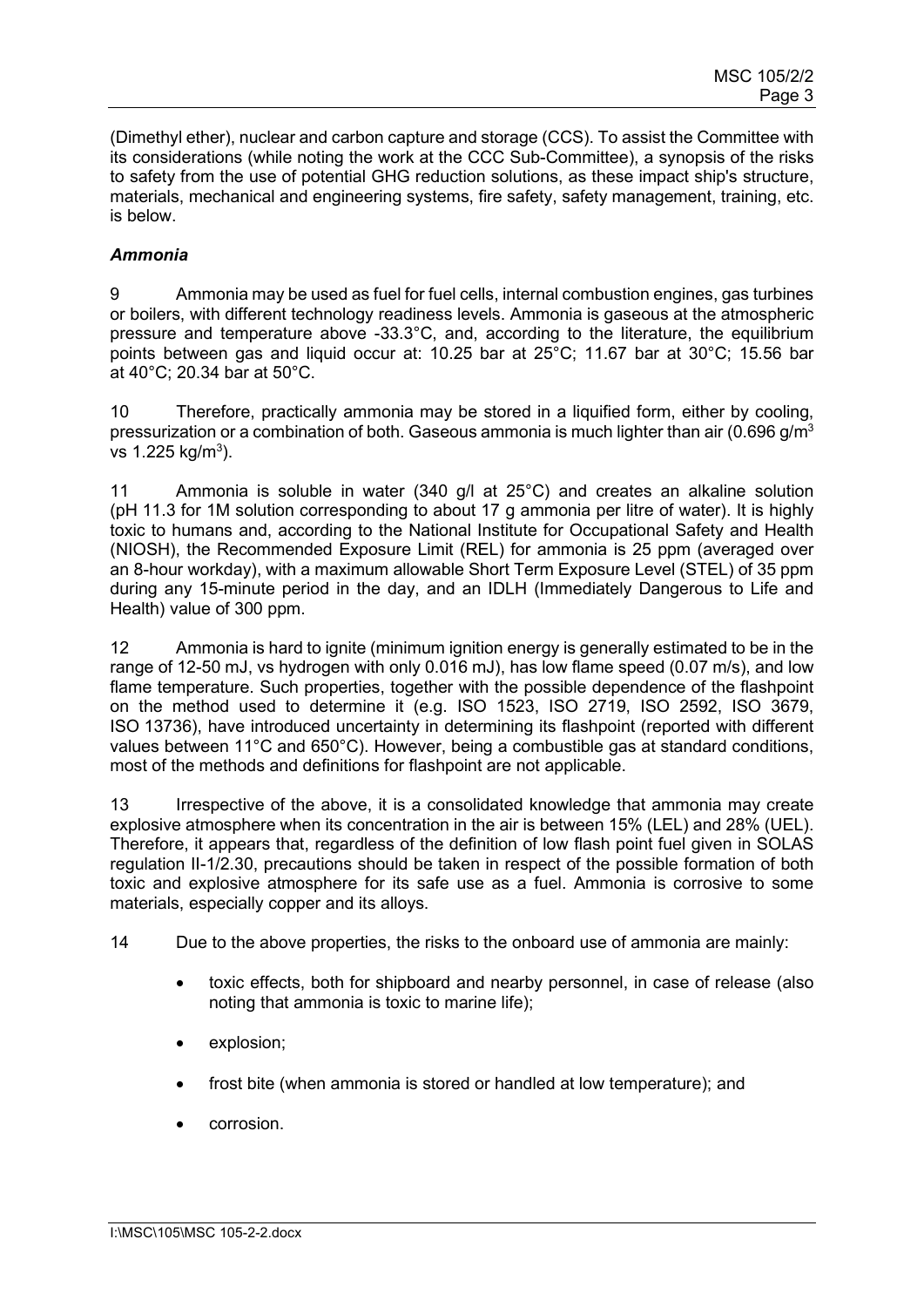# *Hydrogen*

15 Hydrogen may be used as fuel for fuel cells, reciprocating internal combustion engines, gas turbines or boilers, but these technologies are still under development. Hydrogen is gaseous at atmospheric pressure and at temperature above -253°C. Hydrogen may be liquified only at temperature below its critical temperature (about -240°C). Gaseous hydrogen is much lighter than air (0.08988 g/m $^3$  vs 1.225 kg/m $^3$ ).

16 Hydrogen is very easy to ignite (minimum ignition energy of only 0.016 mJ) and shows the unusual property that the expansion is exothermal (hydrogen is heated by expansion). The flammability/explosivity range of hydrogen in the air is very wide, between 4% (LEL) and 74% (UEL). Hydrogen is typically stored as a compressed gas, or in a liquified form by cooling, or may be stored in metal hydrides at ambient temperature and little pressure (values depending on the specific metal).

17 Hydrogen, in contact with certain metals, may cause their embrittlement. In case of some steels operating at elevated temperatures (typically above 400°C) in hydrogen-rich atmosphere, a phenomenon named High Temperature Hydrogen Attack (HTHA) needs to be taken into consideration as well.

18 As most materials (metals and polymers) are permeable to hydrogen, hydrogen diffusion in metallic materials is difficult to grasp owing to the non-uniform compositions and material structures; further research would be necessary to enable safe application of hydrogen in future ship propulsion as well as energy storage and conversion machinery.

19 In case of liquefied hydrogen, the low temperatures may cause condensation of air on exposed parts of the containment system, with a possibility of localized oxygen enrichment due to the condensation from the atmosphere.

20 Due to the above properties, the risks to the onboard use of hydrogen are mainly:

- leak due to permeability of materials;
- fire and explosion;
- frost bite;
- material embrittlement; and
- oxygen enrichment.

### *Biofuels*

21 Depending on the fuel types, biofuels may be used as fuel for state-of-the-art technologies such as internal combustion engines, gas turbines or boilers, replacing fossil fuels. Biofuel is a generic term that may include all fuels derived from materials of biological origin. It may include very different liquid and gaseous fuels, as well as their blends. Biofuels may be roughly divided into different sub-groups:

- .1 bio-diesels are similar to fuel oils with the added risk that, due to the biological origin and possible different sources, there could be a lack of uniformity of the products, contamination with detrimental substances and a risk of bio-degradation and fouling;
- .2 alcohols (typically ethanol and methyl alcohol) (see the IMO *Interim guidelines for the use of methyl/ethyl alcohol as fuel* (MSC.1/Circ.1621)) are low-flashpoint fuels. Alcohols may be corrosive to some plastics and rubber. Methyl alcohol is also regarded as a toxic product in the IBC Code, and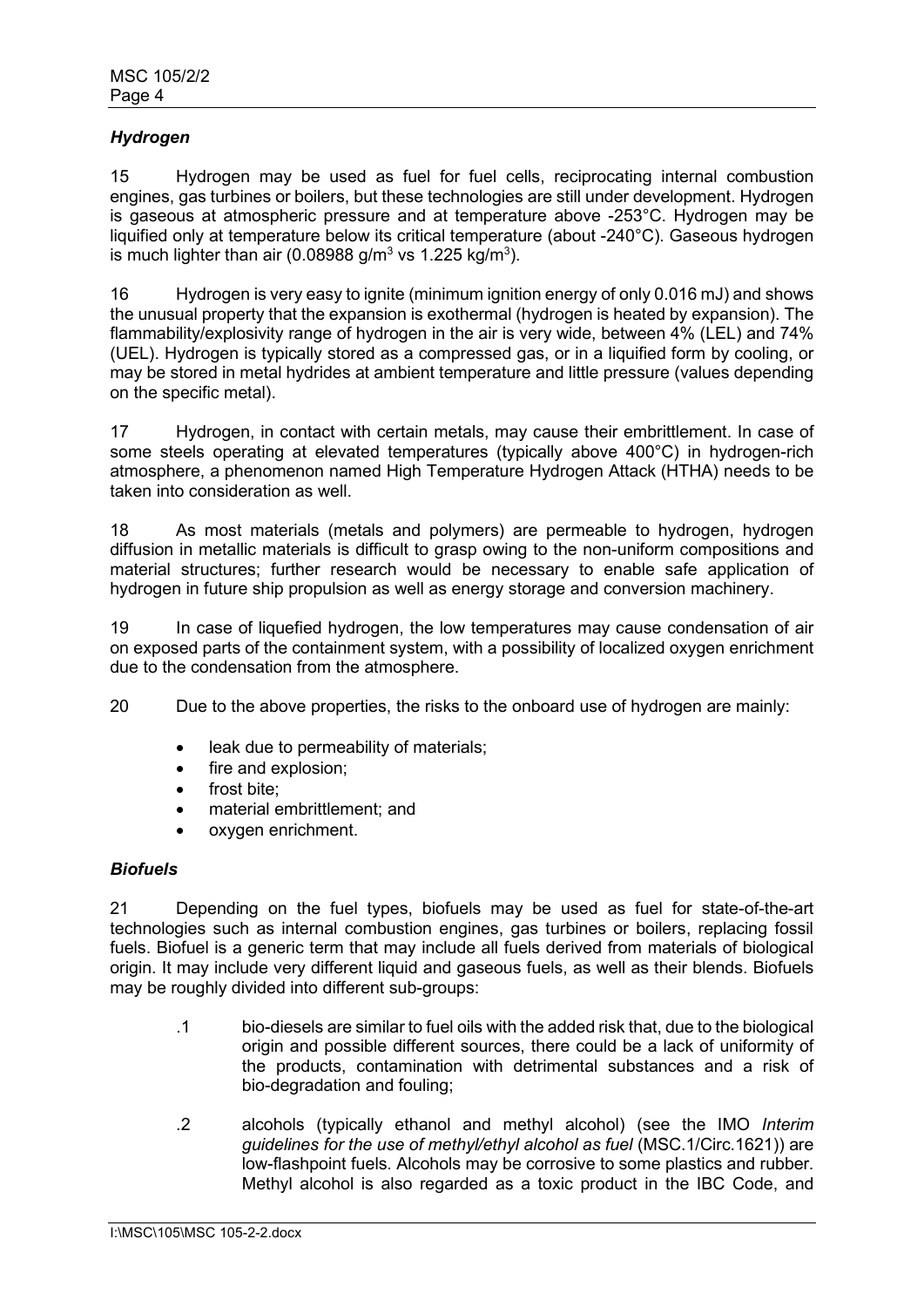according to NIOSH, the REL for methyl alcohol is 200 ppm (averaged over an 8-hour workday), with a maximum allowable STEL of 250 ppm during any 15-minute period in the day, and the IDLH value of 6,000 ppm; and

- .3 bio-gas may have a composition similar to natural gas, so is expected to be made mainly of methane, however, depending on the specific source, it may contain significant quantities of other gases.
- 22 Due to the above properties, the risks to the onboard use of biofuels are mainly:
	- fire and explosion (for low flashpoint fuels like biogas and alcohols);
	- toxic effects;
	- instability:
	- corrosion; and
	- contamination.

# *LPG/DME (Dimethyl ether)*

23 While the primary focus is on zero- $CO<sub>2</sub>$ -emitting options, it is recognized that a transitional fuel may be required to bridge the current and future solutions. LPG and DME may be used as a fuel for internal combustion engine, gas turbines or boilers with varying technology readiness level. LPG is considered to be a clean, energy efficient and portable fuel at an affordable price and possess the advantage of being readily available worldwide. LPG is a mixture of propane and butane, meaning that in case of leakage, vapours will accumulate in the lower portion of the surrounding area. LPG is a preferred fuel choice of LPG carriers.

24 LPG is portable and easy to handle; it can be stored in pressurized tanks; it is easily accessible across all terminals in the world and is more environmentally friendly than other fossil fuels. LPG can offer shorter payback periods, lower investment costs and lower sensitivity to fuel price scenarios.

25 The LPG quality is particularly jeopardized during the transshipment processes, when this fuel may be exposed to contamination by other substances like water and sulphur compounds. The contaminants present in LPG may cause corrosion of the structural materials being in contact with this fuel. The solid products of the corrosion process are mechanical contaminants, which may cause damage to system components.

26 Due to its properties, the risks to the onboard use and storage of LPG are mainly:

- fire and explosion:
- toxic effects:
- contamination; and
- corrosion.

27 In the case of DME, the high oxygen content, together with the absence of C–C bonds in the molecules, causes a practically smokeless combustion, which is one of the most important advantages of DME. DME is not affected by hazardous contaminants like sulphur and vanadium. Major benefits from this fuel are the large reduction of  $CO<sub>2</sub>$  and  $NO<sub>X</sub>$  emissions and the absence of  $SO<sub>x</sub>$  emissions.

28 Due to its properties, the risks to the onboard use of DME are mainly:

- low lubricity;
- high reactivity and corrosiveness; and
- toxicity.